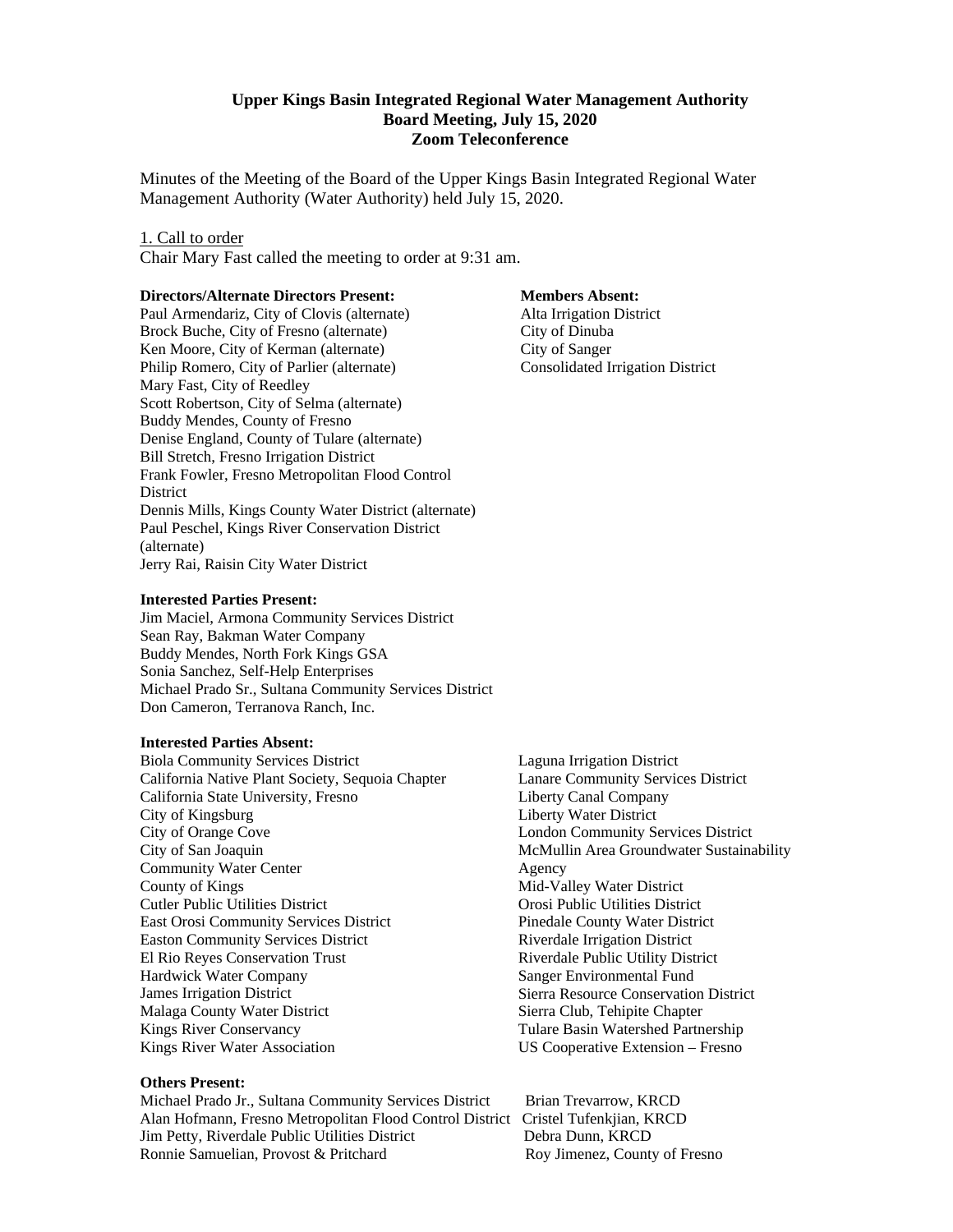Soua Lee, KRCD John Peairs, XiO, Inc. Gil Harootunian, Fresno State University

2. Addition to or Deletion from the Agenda None.

3. Public Presentations None.

# 4. Consider Approval of the April 15, 2020 Meeting Minutes

It was moved by Alternate Director Peschel, seconded by Director Fowler, and unanimously carried that the minutes of the April 15, 2020 Board of Directors meeting be approved as presented.

# 5. Request to Approve Quarterly Financial Reports

Chair Fast called on Brian Trevarrow to report on the quarterly financials for the period April 1, 2020 – June 30, 2020. It was moved by Director Mendes, seconded by Alternate Director Buche, and unanimously carried that the quarterly financial reports be approved as presented.

# 6. Recommendation to Approve Proposed Fiscal Year 2020-2021 Budget

Brian Trevarrow reported that the Budget Ad Hoc Committee recommended approval of the Fiscal Year 2020-21 Budget. Trevarrow highlighted that 2020 was the last year that the Water Authority would reimburse KRCD for data management system costs. The costs were repaid over a ten-year period. It was moved by Director Mendes, seconded by Director Fowler, and unanimously carried that the Fiscal Year 2020-21 Budget of the Water Authority be approved as presented.

7. Director Reports

None.

# 8. Advisory Committee Report

Chair Fast called on Advisory Committee Chair Jim Maciel to provide a report on Advisory Committee activities on June 17, 2020. Maciel reported that the Advisory Committee received staff reports and provided recommendations to the Board to consider acceptance of XiO, Inc. as a new Interested Party and to modify the IRWMP and Storm Water Resources Plan project lists to include eight new projects.

# 9. Staff Reports

*A. Planning and Implementation Contracts* – Soua Lee reported that Round 1 of the Prop 1 Storm Water Implementation Grant Program ended on July 1, 2020. At least three Member and Interested Party agencies applied to the Storm Water Grant Program. Lee also provided an update on the Prop 1 DAC Involvement Grant Program and invited Director Denise England, Project Manager for the DAC Involvement Program for the Tulare-Kern Funding Area, to provide a demo on the disadvantaged communities (DAC) GIS Story Map tool. The Story Map tool is an online mapping tool that contains water supply and quality data on DACs within the Tulare-Kern Funding Area. Self-Help Enterprises representative Sonia Sanchez noted that the Story Map includes an informative demonstration video to show how to use the Story Map tool.

*B. Inter-regional and Statewide Coordination* – Lee provided an update on the planned activities of the Roundtable of Regions for Fiscal Year 2020-21.

*C. Public Information –* Lee reported that the Outreach Workgroup held two meetings to date to update the KBWA Highlight Brochure. The work of the Workgroup is ongoing.

*D. Legislation –* Lee reported that the Climate Resiliency Bond that was proposed by Governor Newsom will not be on the November 2020 ballot.